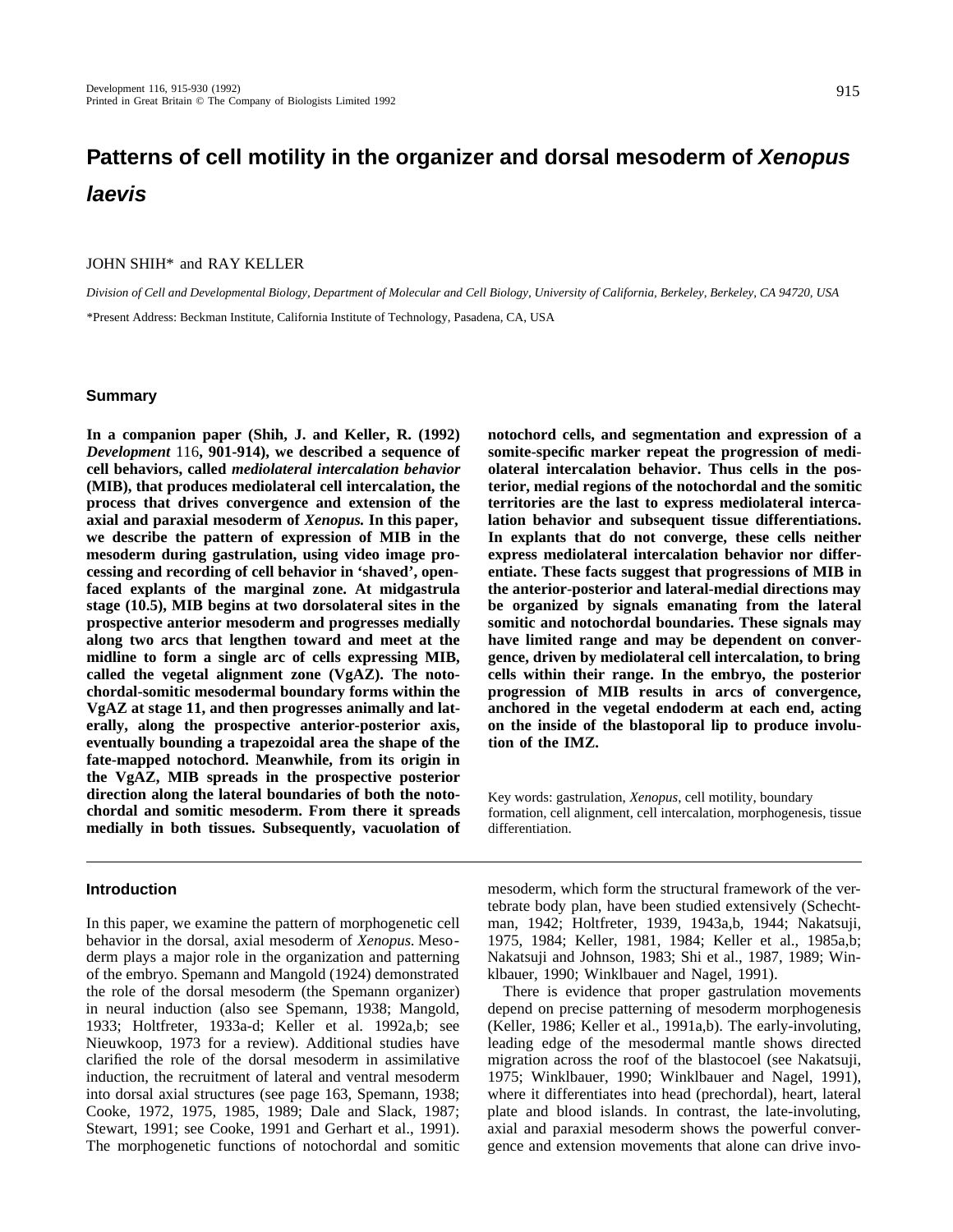lution and blastopore closure (Keller et al., 1985a,b; Keller and Jansa, 1992). Convergence and extension are driven by radial and mediolateral intercalations of deep mesodermal cells (Keller and Tibbetts, 1989; Wilson et al., 1989; Keller et al., 1989a; Wilson and Keller, 1991; Shih and Keller, 1992a). These two types of cell intercalations are highly patterned in the neurula (Wilson et al., 1989; Keller et al., 1989a), suggesting that patterning of cell behaviors also might be a fundamental part of the preceding gastrulation movements. But observations of mesodermal cells in openfaced explants reveal only a weak anterior-posterior progression of cell behavior during gastrulation (Wilson and Keller, 1991).

However, it is not the deepest mesodermal cells, which were viewed in the open-faced explants, but the ones immediately beneath the overlying endodermal epithelium that are strongly patterned. In a companion paper, we show that the endodermal epithelium can organize convergence and extension of the underlying deep cells, suggesting that those cells closest to the organizing epithelium might be the first to respond with specific cell behaviors driving convergence and extension (Shih and Keller, 1992b). The mesodermal cells immediately beneath the endodermal epithelium of the DMZ show a highly organized morphology and arrangement (Keller et al., 1989b). When these cells are exposed in 'shaved', open-faced explants, they show a highly organized sequence of events, called *mediolateral intercalation behavior* (MIB), that drive mediolateral intercalation (Shih and Keller, 1992a). MIB consists of bipolar, medially and laterally directed protrusive activity, which exerts traction on adjacent mesodermal cells' surfaces, and thus produces mediolateral cell elongation, alignment and intercalation (Shih and Keller, 1992a).

In this paper, we use the shaved, open-faced explant preparation to follow the progression of mediolateral intercalation behavior and subsequent tissue differentiation over large fields of deep mesodermal cells through gastrulation and neurulation. These observations reveal that this behavior is highly patterned with respect to the lateral-medial and anterior-posterior axes, and with respect to the notochord and somitic territories. These patterns have important implications for how the mesodermal tissues are organized and how convergence and extension function to bring about involution and extend the embryonic axis.

### **Materials and methods**

The methods used in this paper follow closely those described in the companion paper (Shih and Keller, 1992a). Eggs were obtained, dejellied and labelled with 10-15 nl of FDX 10,000 (Sigma Chemical Company) made up at 25 mg/ml in 0.2 N KCl (Gimlich and Braun, 1985) as described previously (Shih and Keller, 1992a). Shaved open-faced explants of the dorsal marginal zone (DMZ) were made as described previously (Shih and Keller, 1992a). For low-light filming, FDX-labelled deep mesodermal cells were added to the inner (deep) surface of unlabelled 'host' explants. Labelled cells were taken from sibling FDX-labelled embryos by peeling back the suprablastoporal endodermal epithelium and teasing out a small number of cells from the presumptive chordamesoderm lying beneath the epithelium. These labelled cells were added to the same region of unlabelled, shaved explants



**Fig. 1.** This study uses large, 'shaved' open-faced explants of the marginal zone (top diagram), excised from the early *Xenopus* gastrula (bottom diagram). In the bottom diagram, the dorsal (d), lateral (l) and ventral (v) sectors of the marginal zone are shown as viewed from the vegetal pole of the early gastrula. The top diagram shows the prospective mesodermal tissues as they would appear in the shaved explant if the outer layer of prospective endoderm covering them was removed. The prospective anterior (A)-to-posterior (P) and prospective lateral (L)-to-medial (M) axes of both the prospective notochordal (solid center area) and somitic mesoderm (bars) are shown. The arrows point in the direction of the progression of the cell behaviors and tissue differentiations described in this paper. In our experiments, the motility and differentiation of the mesoderm was viewed from the opposite, inner surface of the explant.

of the same stage, and the host explants were cultured in Shihmodified Danilchik's solution (SMD: see Keller, 1991).

Cell behaviors are described below with respect to the prospective lateral-medial and anterior-posterior axes of the notochordal and somitic mesoderm, as they map back to large, shaved explants of the involuting marginal zone (IMZ) (Fig. 1). Note that the prospective anterior-posterior axis of the notochord runs from vegetal-to-animal at the midline but in the prospective lateral region it curves into the lateral sector of the IMZ. This curvature is extreme in the case of the prospective somite files, which have their prospective anterior-posterior axes curved laterally and ventrally in the IMZ. Note also that the prospective lateral edges of the somitic mesoderm lie next to where the vegetal endoderm was attached. The medial edges of the first six or seven somites bound the notochord, whereas the remaining ones do not, at least at the surface immediately beneath the endoderm; the notochord shears posteriorly along the medial edges of these posterior somites in the neurula stage (see the text and Fig. 5, Keller et al., 1991a, for details).

Whole-mount staining of somitic mesoderm, microscopy under epi-illumination, fluorescence microscopy, video recording and image processing were done as described previously (Shih and Keller, 1992a). The embryos were fixed, dissected and prepared for scanning electron microscopy by methods described previously (Keller et al., 1989a). We digitized cell shapes by tracing images from video monitors to mylar sheets and digitizing them on a Summasketch tablet (Summagraphics). Parameters of cell morphology were quantified from the digitized data as described previously (Shih and Keller, 1992a).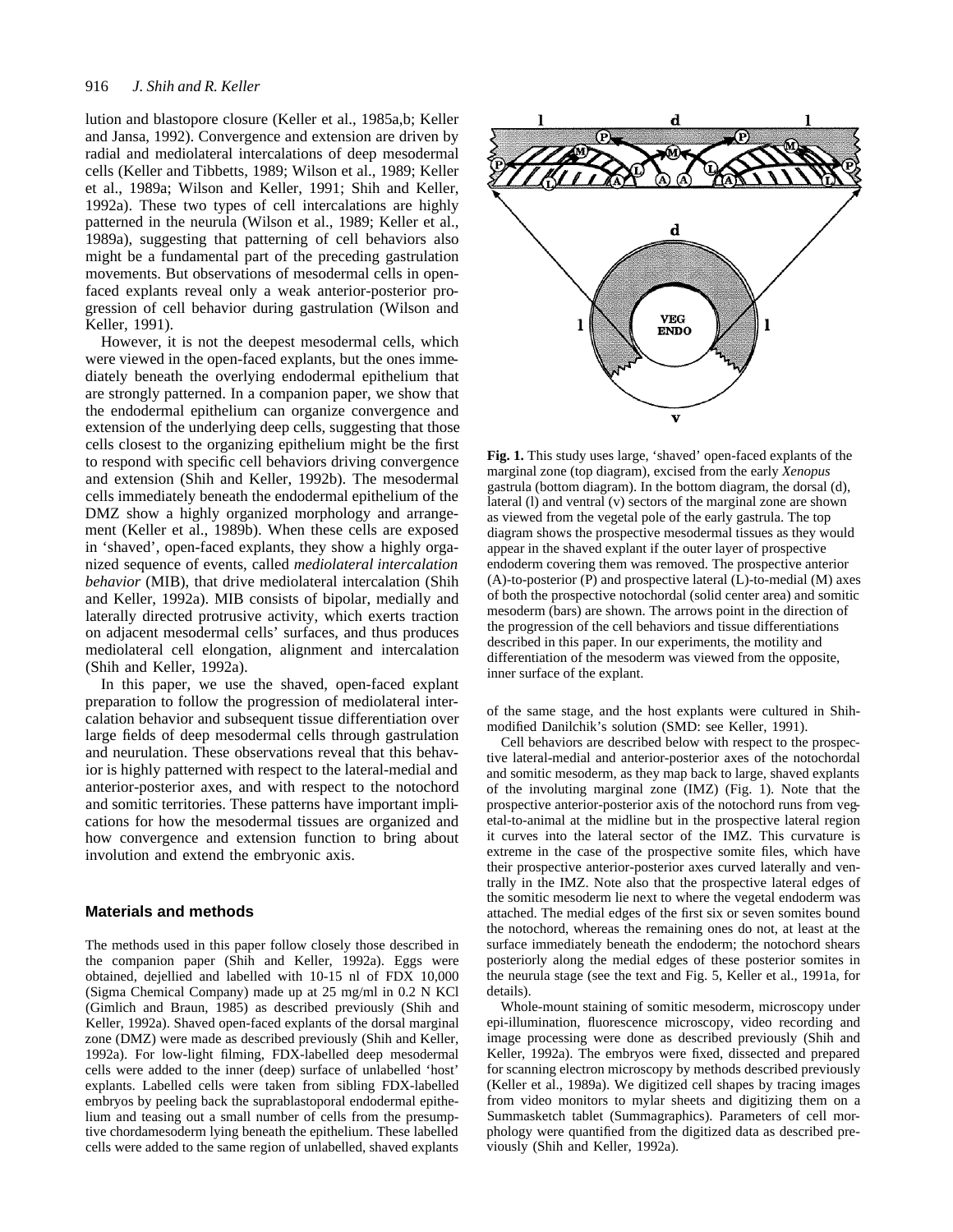# **Results**

We will describe the patterns of expression of MIB in the mesoderm by using cell elongation and alignment as indicators of MIB. Cell elongation and alignment are reliable and useful indicators of MIB because they always accompany MIB and presence of elongated, aligned cells was always associated with the bipolar, mediolaterally directed protrusive activity that defines MIB (Shih and Keller, 1992a). We distinguish between MIB and mediolateral intercalaton itself because MIB always produces elongation and alignment but not necessarily mediolateral intercalation. Patterns of MIB will be examined in explants that *do* extend, in which case MIB produces elongation, alignment *and* intercalation, and in those that *do not* extend, in which case MIB produces elongation and alignment, but little or no effective intercalation (see Shih and Keller, 1992a).

# *Formation of the vegetal alignment zone (VgAZ)*

Most or all of the dorsal mesodermal cells divide in the first part of gastrulation (Shih and Keller, 1992a). Then MIB begins during the early part of stage 10.5, two hours after the onset of gastrulation, and results in formation of the *vegetal alignment zone* (VgAZ). The cells at the vegetal end of the explants begin to elongate, increasing their length/width ratio (LWR) and aligning parallel to one another in an arc lying 3 to 7 cells from the vegetal end of the explant (Fig. 2; also see Fig. 2, Shih and Keller, 1992a). The lateral ends of the bilateral arcs lie about 15 degrees on each side of the dorsal midline. The elongated cells within the arcs are aligned perpendicular to the prospective anterior-posterior axis of the mesoderm (Fig. 2). The cell elongation and alignment that define the VgAZ develop progressively, beginning laterally and proceeding medially (Fig. 2, stage 10.5-11). Through stage 10 the mean LWR of cells in the prospective VgAZ is about 1.48 (Shih and Keller, 1992a). In early stage 10.5, the average LWR of cells in lateral sectors of the VgAZ rises above that of medial sectors. This trend continues into stage 10.75 (Fig. 3) when the LWR of the medial sector 5 differs significantly from that in lateral sectors 1 (*P*<0.002) and 9 (*P*<0.005). After another hour (stage 11+), the mean LWR of medial cells approaches that of lateral cells (Fig. 3) and medial and lateral sectors may or may not show significant differences. For example, at stage 11, positions 6 and 11 differ significantly (*P*<0.033) while positions 1 through 9 have a greater than 50% probability of being the same data set (average *P*>0.5). The lateral-to-medial progression is due to local changes in cell shape rather than movement and sorting of elongated cells. Local mediolateral intercalation occurs, but no long-range movements and sorting of cells by shape occurs. Slight left-right asymmetries in both directions are typical of this and other parameters of mesodermal development.

Ignoring the medial-lateral differences, the average LWRs of all VgAZ cells is 1.8 at stage 10.5, 2.0 at stage 10.75 and 2.3 at stage 11+. These differ significantly from one another in either paired or unpaired Student's analysis (*P*<0.01 for stage 10.5 versus 10.75, and *P*<0.003 for stage 10.75 versus 11+). By stage 12, the mean LWR of the VgAZ has reached 3.2 (Shih and Keller, 1992a). By stage



**Fig. 2.** The changes in cell shape and alignment that constitute formation of the vegetal alignment zone (VgAZ) are shown as tracings of a video recording of deep mesodermal cells in a shaved explant at stages 10.5, 10.75 and 11. The location of this region of the involuting marginal zone (IMZ) is shown by the shaded area in the diagram at the upper right; the noninvoluting marginal zone (NIMZ) and the animal (AN)-to-vegetal (VEG) axis is also shown. The pointers indicate cells participating in formation of the VgAZ. A light micrograph of the VgAZ is shown in Fig. 13A.

11+, the notochordal-somitic mesodermal boundaries form within the VgAZ, as described below, thus separating the lateral somitic from the medial notochordal region.

The VgAZ is defined as an arc of cells with noticeably larger LWRs at stage 11 or 11+. Development of the VgAZ is described by measuring the LWRs in mediolateral sectors of the same cell population at earlier stages (Figs 2, 3). The LWR of the definitive VgAZ at stage 11+ (above), is significantly different (*P*<0.001) from the mean LWR  $(1.3\pm0.04)$  of the population immediate animal to the VgAZ. If the boundaries of the VgAZ had been chosen too broadly, cells with low LWRs would have been included and the difference between cells inside and outside the VgAZ would have been masked. If the boundaries had been chosen too conservatively, elongated VgAZ cells would have been included in the external region, again masking the difference between it and the VgAZ.

The VgAZ expands animally in the prospective posterior direction (see Fig. 1), growing from 2-6 cells in animalvegetal extent to 4-12 cells (depending on the amount of extension) when the notochordal-somitic mesoderm bound-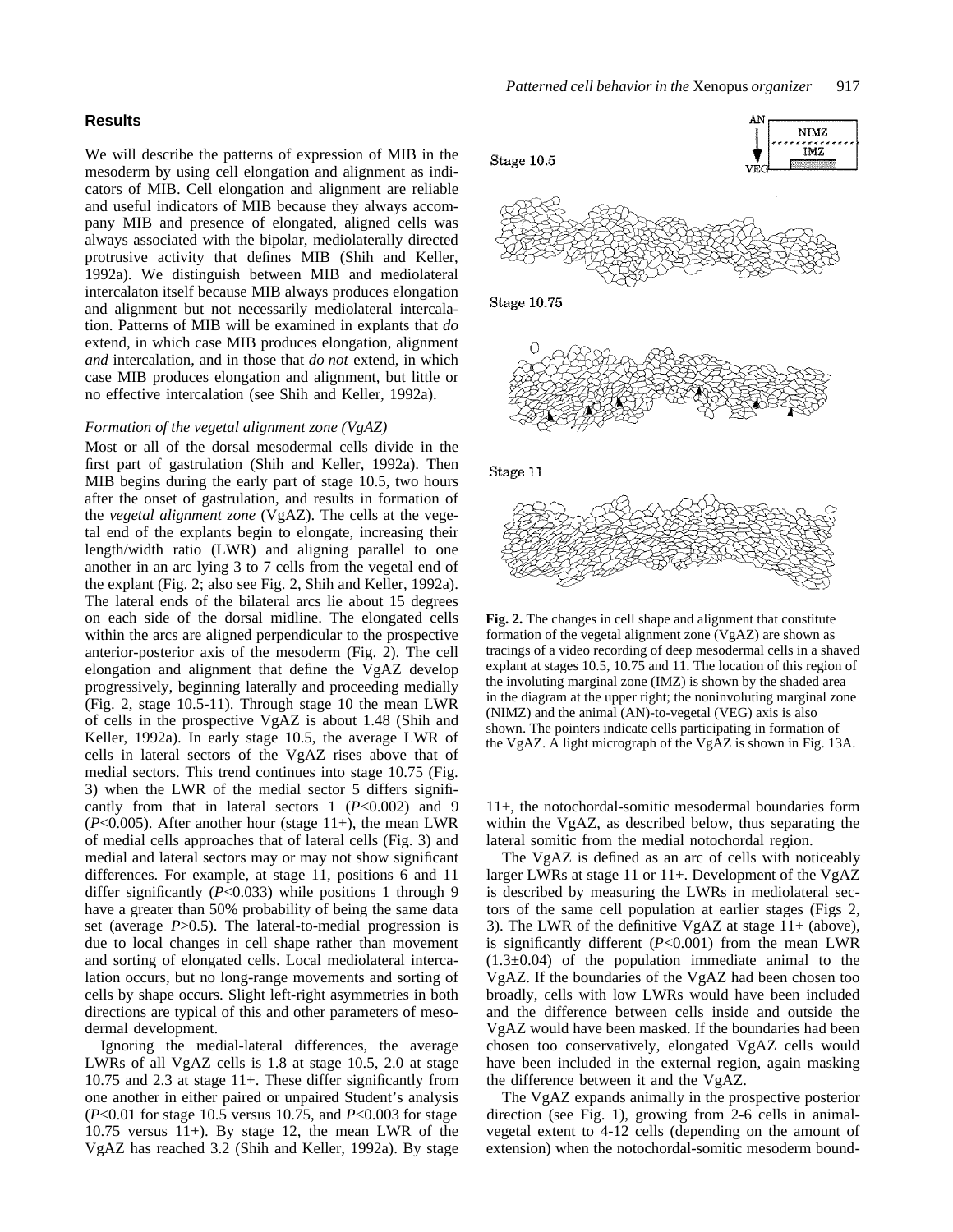

**Fig. 3.** The spatial and temporal progression of change in mean length/width ratio (LWR) of mesodermal cells in the VgAZ is illustrated by three graphs, using data obtained from the tracings in Fig. 1. The mean LWR, with the standard error of the mean, is plotted for 4 to 6 sectors on both sides of the midline of the VgAZ for stages 10.5, 10.75 and 11. Mean LWR increases with stage of development. Rise in mean LWR occurs in lateral sectors before medial sectors. Similar graphs of the *maximum* LWR in each sector and of the *percentage of cells having LWRs greater than 2.0* show the same increase with stage and the same lateral-tomedial progression (plots not shown).

ary forms at stage 11+ to 12. In explants that do not converge and extend, this lengthening is due solely to expression of mediolateral intercalation behavior in more posterior cells. In explants that do converge and extend, the VgAZ also lengthens by mediolateral intercalation and thus extension of its original population.

#### *Formation of the notochord-somitic mesoderm boundaries*

The notochordal-somitic boundaries first appear as distinct, optically dark regions (under epi-illumination) between no more than two or three prospective notochord and somite cells lying within the VgAZ during stage 11 (Fig. 4, 0 and 2 hours). These initial boundaries are very short and stable, and form at the same sites within the VgAZ in all explants. In explants that converge and extend very little or not at all, the boundaries lengthen primarily by arcing animally and laterally (Fig. 4, 2.2-6.2 hours), along the anterior-posterior axis of the notochord, tracing out the notochord in a shape predicted by the fate map (Keller, 1976). When convergence and extension occur, mediolateral cell intercalation reduces the width of the notochord. In the embryo, this is extreme, reducing the notochord to less than two cells in width and greatly increasing its length (see Keller et al., 1989a; Wilson et al., 1989). The notochordal-somitic mesodermal boundaries also extend a short distance anteriorly, through the rest of the VgAZ. With the exceptions noted below, cells do not cross these boundaries.

Two distinct cell populations are involved in formation of the notochordal-somitic boundaries. The initial, anterior boundaries form in the VgAZ among cells that are already expressing MIB and intercalating (see Shih and Keller, 1992a). In this region, tongues of notochordal and somitic cells often extend into the opposite territory and are withdrawn as development proceeds (note the tongue of notochord, white pointer, Fig. 4, 3-6.5 hours). In contrast, the boundaries in the posterior region form among cells not yet expressing MIB, and these tongues do not occur. In either case prospective notochordal and somitic cells are not mixed extensively when traced back to stage 10.5, prior to boundary formation (Fig. 5). Although the notochord population itself is fairly contiguous, the notochord cells that form the *initial boundary* at stage 11.5-12 do not form a coherent population when traced back to the pre-boundary stage 10.5 (Fig. 6). Thus within the prospective notochord tissue, there does not appear to be a contiguous, specialized population of cells that will form the initial boundary. Ultimately, *all* notochord cells become boundary cells by first intercalating between one another and finally intercalating between those constituting the initial boundary (Keller et al., 1989a).

Individual cells cross the notochord-somite boundary in both directions, although this occurs infrequently. Only two cells crossed from the notochord into the somitic mesoderm in five recordings, each spanning several hours with hundreds of cells in view. For example (Fig. 7), the boundary (small white pointer, 0 min) formed three cells lateral to a cell (large white pointer, 0 min), placing it within the notochord, but the cell subsequently migrated laterally (20 min), crossed the boundary, and took up permanent residence in the somitic mesoderm (40 min). We observed only one cell moving from the somitic territory into the notochord, and its behavior was similar to that of cells moving in the other direction.

#### *Progression of MIB in the notochord*

After formation of the VgAZ and the notochordal-somitic mesodermal boundary, mediolateral intercalation behavior is expressed in a vegetal-to-animal (prospective anterior-toposterior) and a lateral-to-medial progression in the notochord (see Fig. 1, for axial directions). This progression is reflected in the elongation and alignment of cells posteriorly along the notochordal-somitic mesodermal boundary and inward (medially) from the boundary in explants that converge and extend (Figs 8, 9). Mean LWRs were determined for mediolateral and anterior-posterior sectors by morphometrics (Fig. 10A,B). The mean LWR of the lateral zone (no. 1) increases first, followed by the mean LWRs of the lateral/medial (no. 2) and the medial (no. 3) sectors (Fig. 10A). The three mediolateral zones do not differ significantly from one another at stage 12 (comparing: lat with lat/med *P*<0.407, lat/med with med *P*<0.807, lat with med *P*<0.238). At stage 13, mean LWRs are higher in lateral sectors than those in medial sectors. The boundary cell population has a significantly higher mean LWR than the two medial cell populations (*P*<0.003), while the lateral-medial and medial populations do not differ significantly (*P*<0.511). By stage 14 (for simplicity, data for this stage is not plotted in Fig. 10A) and continuing to stage 16, the cell LWRs of these three cell populations no longer differ significantly (*P*<0.26 to *P*<0.756). However, the cell LWR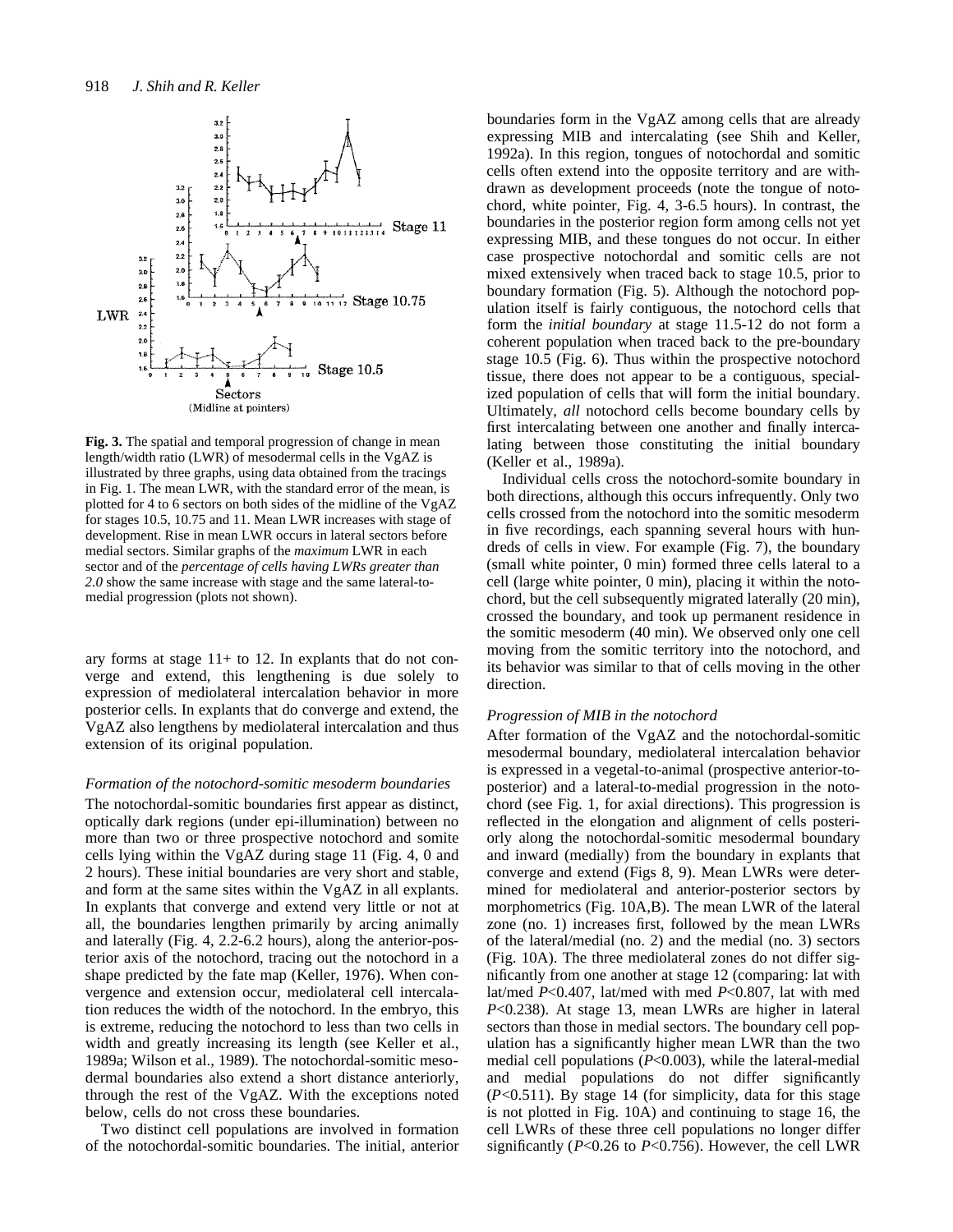

**Fig. 4.** A series of micrographs made from a time-lapse video recording shows the development of the notochordal-somitic boundary beginning at stage 10.5 (0 hr) and thereafter at the times indicated at the lower left. The rectangle at the bottom indicates the location in the explant of the region shown in the micrographs. The VgAZ, the future site of the notochordal-somitic boundary (dotted curved lines), the noninvoluting marginal zone (NIMZ), and involuting marginal zone (IMZ) are shown. The notochordal-somitic boundary is always initiated with the formation of a localized dark region, indicating a pit or cleft, within the VgAZ (white pointer, 2.5 hr). The corresponding location in the diagram at the bottom is indicated with an asterisk. The notochord cell medial to the initial boundary is marked in all micrographs with a white dot. The boundary progresses animally and laterally, its farthest extent indicated by white arrows. Note the tongue of notochord extending laterally into the somitic territory (small white pointer) and withdrawn from the somitic region between 3.25 and 6.5 hr (small pointers).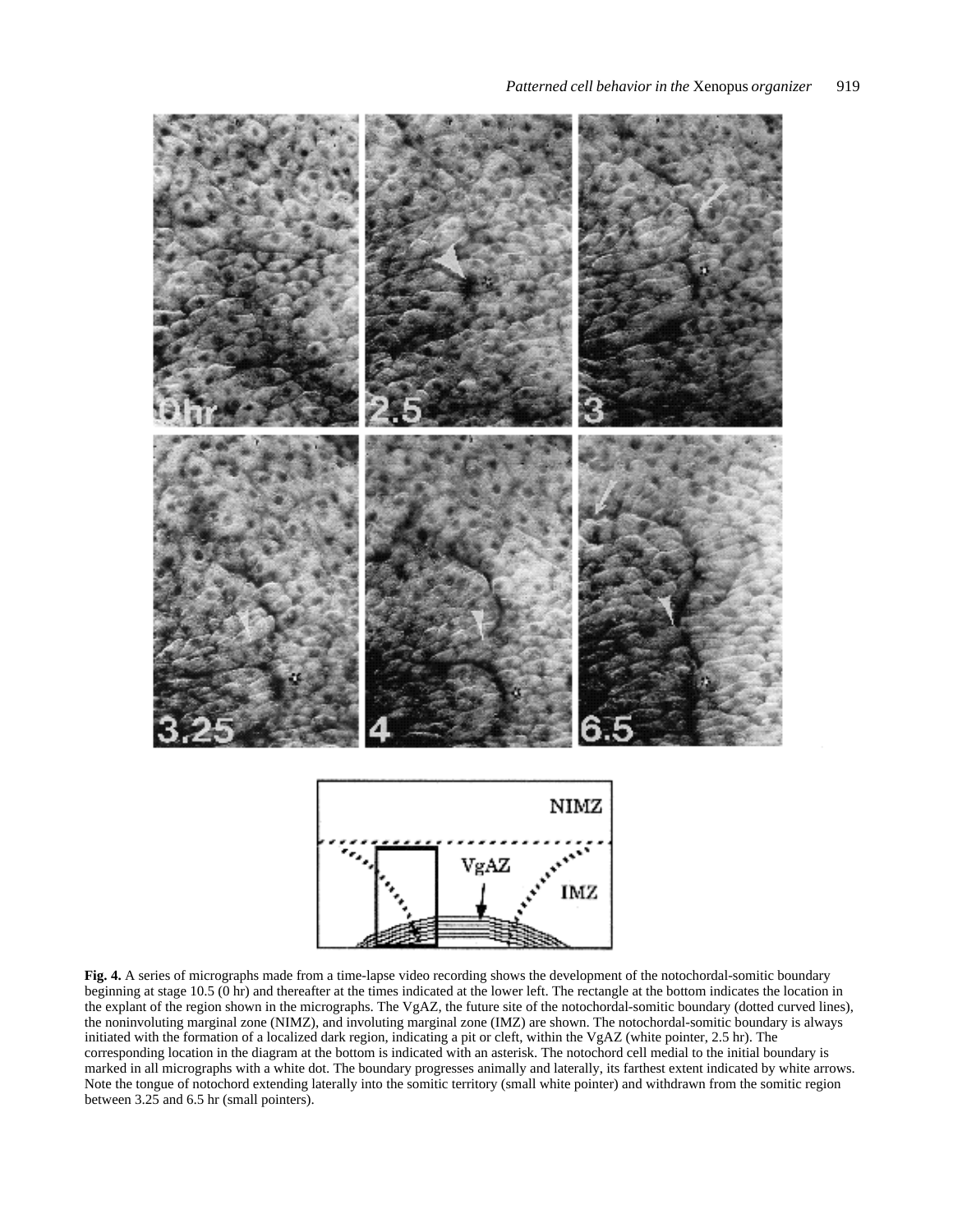

**Fig. 5.** The pre-boundary positions of prospective notochordal and somitic cells were traced back to stage 10.5 in time-lapse recordings. The fate of the cells disappearing in the course of the recording is not known.



**Fig. 6.** The origin and movements of cells participating in the formation of the *initial notochordal-somitic boundary* is shown by tracing identified cells in Fig. 4 backward from stage 13.5 to stage 10.5. Note that cells 9-12 constitute the tongue of notochord cells, which is pulled out of the somitic region in the course of events shown in Fig. 4.

values of the three time points, in Students *t*-value analysis both as paired and unpaired groups, differ significantly from one another (stage 13/stage 14, *P*<0.019; stage



**Fig. 7.** A series of photographs from a time-lapse video recording shows that cells can cross the notochord-somite boundary, although they rarely do so. The cell marked with a large white pointer is initially located 3 or 4 cells into the notochord (0 min) but subsequently moves toward the boundary, indicated by a small white pointer (20 min), and then across the boundary into the somitic territory (40 min), where it resides permanently as a somitic cell. Vegetal is at the bottom and animal at the top; the small white pointers indicate the notochord-somite boundary.

14/stage 16, *P*<0.008; and stage 13/stage 16, *P*<0.000; stage 12 in comparison with stages 13, 14, and 16 *P*<0.000).

In the vegetal-animal (prospective anterior-posterior) direction, the mean LWR is initially low everywhere except in the vegetal end of the notochord, where cells have already participated in VgAZ formation (Fig. 10B, stage 12). Thereafter, cell elongation proceeds animally or posteriorly in the notochord (stage 12-16, Fig. 10B). The mean LWR rises first in mid-body sectors (stage 13-14, Fig. 10B) and then in posterior sectors (stage 16, Fig. 10B). We compared mean LWRs of anterior-posterior zones in pairs through the four stages and found that the transition from unelongated to elongated cells moves animally (posteriorly), as revealed by significant differences between mean LWRs. At stage 12, the LWR values makes a sharp transition between zones 2 and 4 (comparing: 1 with 2, *P<*0.117; 4 with 6, *P<*0.117; 1 with 4, *P<*0.000). Subsequently, the transition moves animally, between zones 6 and 8 at stage 13 and between 8 and 10 by stage 14. At stage 16, LWR values had risen throughout, and zones 2 through 10 no longer differed significantly from one another (minimum *P<*0.27) although position 1, the most vegetal, still differ significantly from all others. These analyses show that the cells in the notochord elongate and align progressively from the vegetal end animalward (from anterior-toposterior) and at any animal-vegetal level, from lateral-tomedial.

Boundary cells in the notochord elongate perpendicular to the notochordal-somitic boundary (Figs 4, 8 and 9). Medial cells are elongated and aligned parallel to arcs across the width of the notochord, thus forming a curved pattern in which all cells are both parallel to the mediolateral axis and perpendicular to the anterior-posterior axis of the notochord (Figs 8, and 9; refer to Fig. 1 for axes). This is demonstrated by the wider notochords in explants showing little convergence and extension, as discussed below (Figs 13, 14).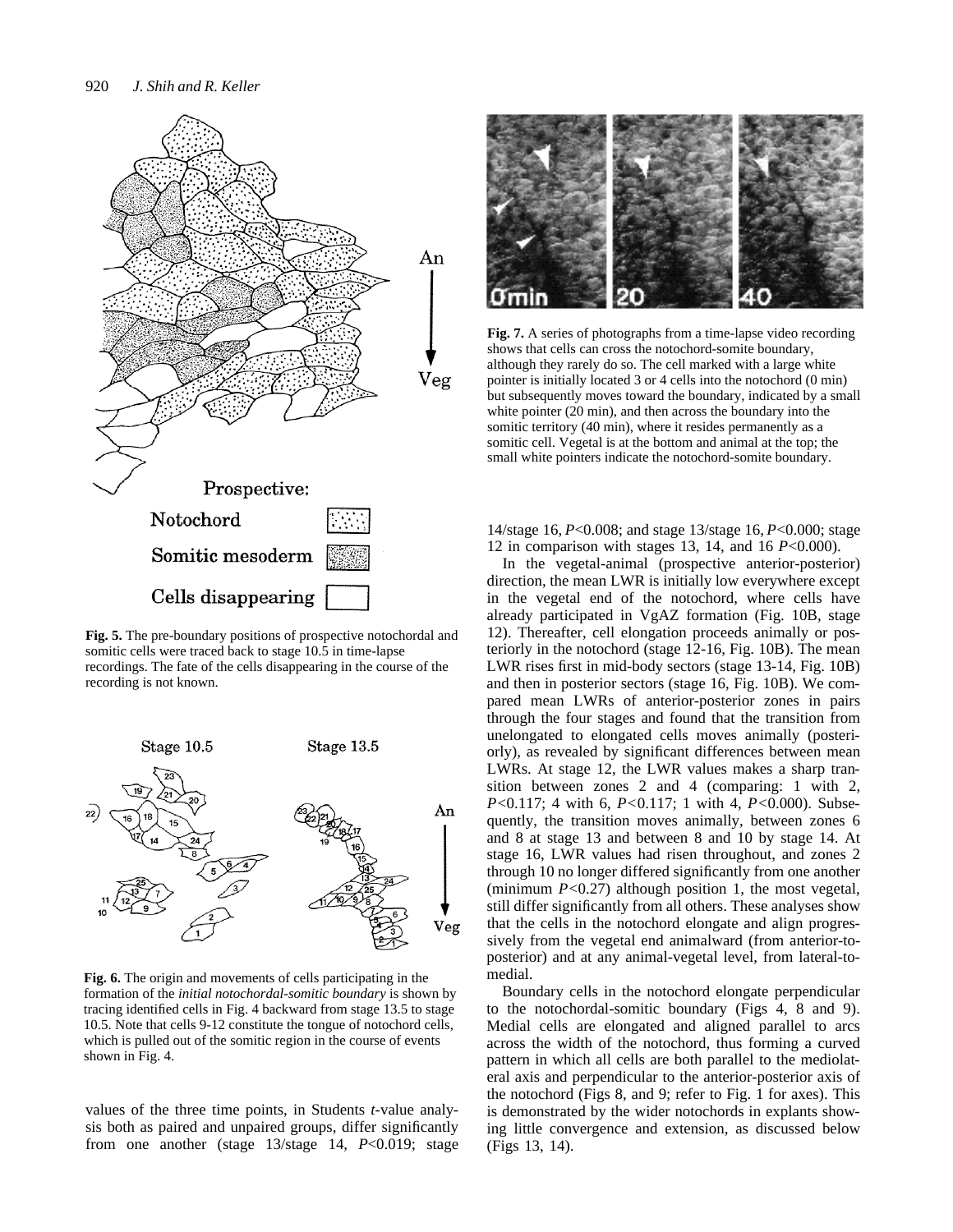

**Fig. 8.** A series of micrographs printed from a time-lapse recording shows the progressive elongation and alignment of the notochord cells medially from the boundary and in the vegetal-toanimal (prospective anterior-to-posterior) direction. The position of micrographs relative to the whole explant is shown by the box outlined in the diagram at the bottom, which also shows the vegetal alignment zone (VgAZ) and the notochordal-somitic boundary (dotted, curved lines). Cells in the vegetal (anterior) end of the notochord are aligned (large pointer, 0 hr) while those at the animal (posterior) end have not yet done so (small pointer, 0 hr, stage 12.5). Two hours later cells along the boundary in the posterior region (large pointer, 2 hr) are now elongated and aligned while the medial cells at the same level are less so (small pointer, 2 hr). After 4 hours, more medial cells are now aligned (large pointer, 4 hr). After 6 hours (control stage 18), anterior medial cells and all posterior lateral cells are elongated and aligned. Note that while cells at the boundary are consistently aligned perpendicular to the boundary, medial cells are aligned along arcs that lie parallel to the axis of mediolateral intercalation and perpendicular to the prospective anterior-posterior axis.



**Stage 12.5** 

Stage 14



**Fig. 9.** Outlines of notochord cells were traced from time-lapse video recordings at four stages of development. The notochord is divided into medial (M), mediolateral (M/L) and lateral (L) regions. The LWRs of the cells in these regions are plotted in Fig. 10. Vegetal is at the bottom, animal at the top, and the left edge is

# *Protrusive activity of MIB and its modification at the notochordal-somitic boundary*

the midline of the developing notochord.

Low light fluorescence microscopy of FDX-labelled cells reveals that the cell elongation and alignment observed here, and used as an indicator of mediolateral intercalation behavior, results from the medially and laterally directed bipolar protrusive activity observed previously (Shih et al., 1992a). Cells abutting the notochordal-somitic boundary show a modified mediolateral intercalation behavior. The ends of these cells lying at the notochordal-somitic boundary or those entering this boundary become quiescent, as reported earlier (Keller et al., 1989a). Time-lapse recording of cells during boundary *formation* reveals that protrusive activity at the notochordal-somitic boundary differs, depending on whether the boundary forms before or after the cells express mediolateral intercalation behavior. The boundary-facing ends of the cells bleb rapidly when the boundary forms *within* the VgAZ, or when internal notochordal or somitic cells intercalate into a boundary that has already formed (triangle, Fig. 11, 0 and 45 min), whereas their opposite ends (the medial ends of the notochord cells and lateral ends of the somitic cells) make large filiform and lamelliform protrusions (arrows, Fig. 11, 0-135 min). Blebbing at the boundary is soon followed by quiescence (note stable boundary ends of labelled cells indicated by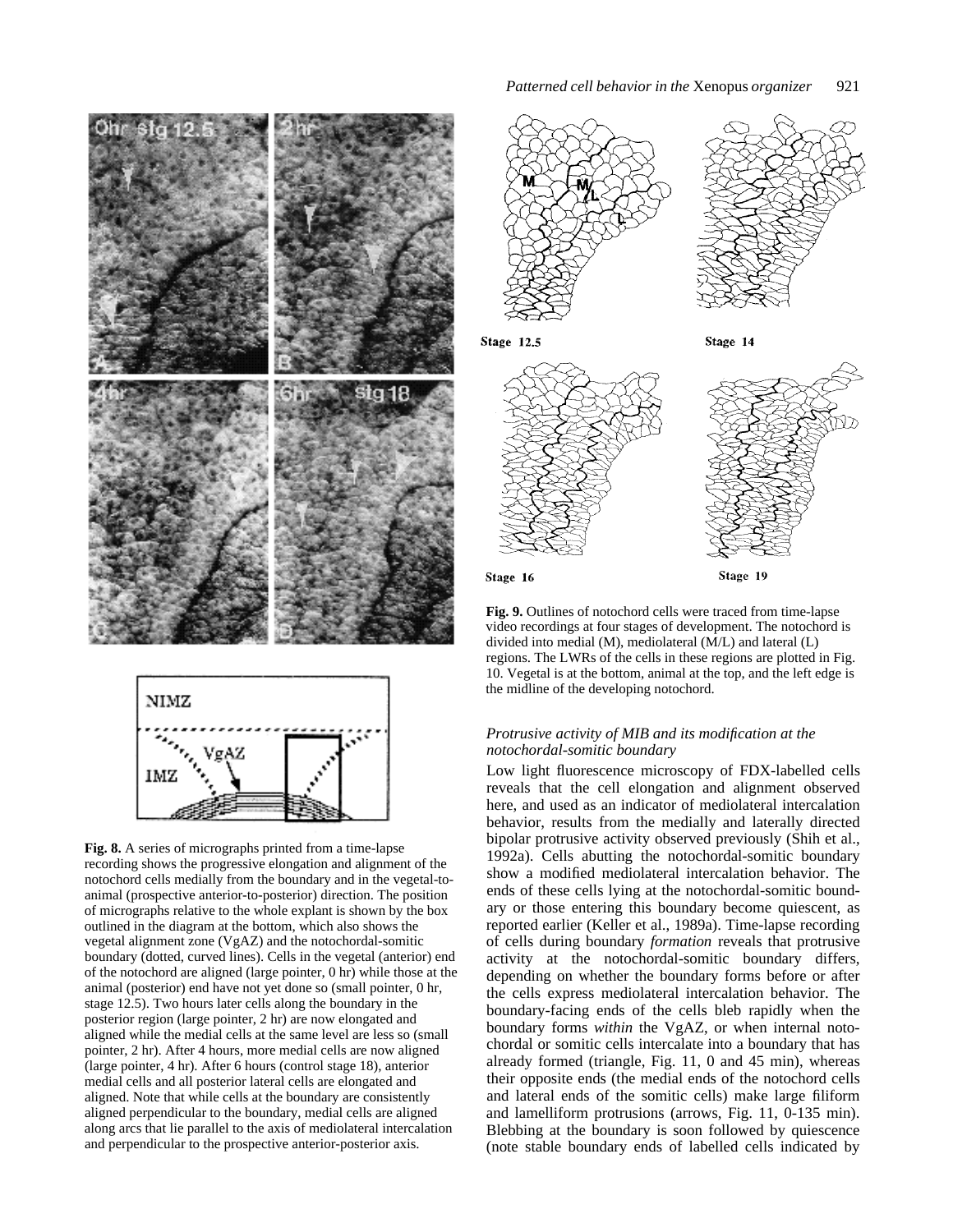

**Fig. 10.** Graphs (A) show that the mean LWR of notochordal cells increases in lateral-to-medial progression with developmental stage. The lateral-medial aspect of the notochord was divided into three sectors, lateral (Lat), lateromedial (Lat/Med) and medial (Med) as shown in Fig. 9. A similar series of graphs (B) shows that the mean LWR of notochord cells increases in the prospective anterior (Ant)-to-posterior (Post) direction with developmental stage. The anterior-posterior extent of the notochord was divided into 10 sectors (not shown) and the LWRs were measured from tracings of cell outlines seen in time-lapse video recordings of the explants.

white bars, Fig. 11, 90-225 min), which is associated with formation of stable filiform protrusions within the plane of the boundary (see Keller et al., 1989a). The second type of protrusive activity occurs when the boundaries form among rounded cells not yet expressing mediolateral intercalation behavior, in which case, the cells do not bleb during or after boundary formation. Instead, the boundary-facing ends of these cells remain quiescent and stabilize the boundary surface while their opposite ends show the polarized filiform/lamelliform protrusive activity associated with intercalation. In both cases, protrusive activity of the type used in cell translocation is suppressed at the boundary, and thus most but not all cells stay at the boundary. In a 2 hour period beginning in stage 13 and ending in stage 14, the total cell number making up a segment of boundary increased from 24 cells to 37 cells, an increase of 54%, for an intercalation rate of 27% per hour. A low rate (2% per hour) of cells leave the boundary.

## *Progressive vacuolation of notochord cells*

The vacuolation of notochord cells in shaved explants also progresses in a vegetal-to-animal and a lateral-to-medial order (Fig. 12). This is particularly evident in explants that have not been allowed to converge and extend, as described below. Thus the histological differentiation of notochord cells follows the preceding morphogenetic progression.

# *Progression of MIB and vacuolation of the notochord in shaved explants that do not converge and extend*

Normally the progression of MIB and vacuolation in the notochord is not easily recognized because convergence compresses the mediolateral axis. Convergence and extension can be reduced or stopped with increased coverslip pressure, presumably by increasing friction. Cells in these explants show all the protrusive activity and cell shape changes seen in normal, converging and extending explants, except that mediolateral intercalation is minimal and the elongation of the cells is exaggerated (Shih and Keller, 1992a). Tissues differentiate in place in these explants, without benefit of convergence and extension movements.

Under these conditions, the notochordal-somitic boundaries form approximately in the positions predicted by the fate map (Keller, 1976), and thus the boundaries of the two tissue territories appear to be normal, or nearly so. However, the posterior, medial tissue in the notochord territory does not differentiate, a phenomenon that also occurs in the somitic mesoderm (see below). The notochord remains very wide and the lateral and anterior cells elongate and align (white triangles, Fig. 13A), whereas those in the corresponding medial, posterior region do not (large black pointer, Fig. 13A). Cell elongation and alignment do occur in the original, narrow VgAZ (black arrows, Fig. 13A). Subsequently, in the tailbud stages, cells vacuolate in the lateral regions, next to the notochord boundary (white pointers, Fig. 13B), and across the original VgAZ (large pointers, Fig. 13B) but not in the posterior, medial region of the notochord (large pointers, Fig. 13B).

# *MIB and tissue differentiation proceed from anterior-toposterior and from lateral-to-medial directions in the somitic mesoderm*

The progression of mediolateral intercalation behavior and tissue differentiation in the somitic mesoderm parallels their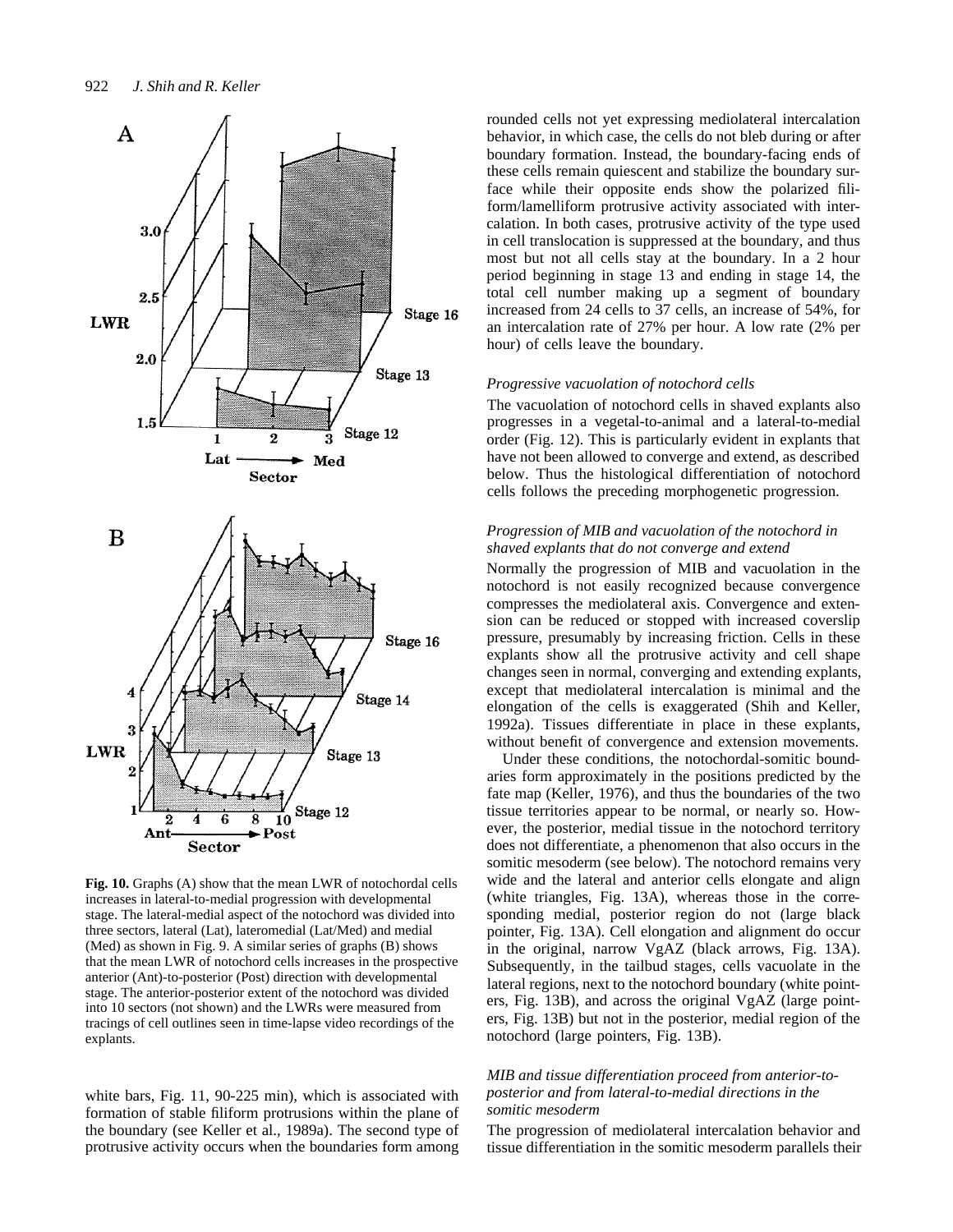

**Fig. 11.** Low light, time-lapse fluorescence microscopy of FDXlabelled cells shows the protrusive activity of elongating, aligning and intercalating mesodermal cells. The lateral (L)-to-medial (M) axis is indicated by the curved, dashed arrow and the vegetal (or anterior) to-animal (posterior) axis is perpendicular to the lateral-medial with the vegetal end at the lower left. Notochord (n) and somitic (s) territories are included, with the boundary forming at the white triangles (0 and 45 min) and indicated thereafter by a white bar. The progressive elongation and alignment of notochord cells are associated with the progressive restriction of protrusive activity to the medial and lateral ends of the cells, such that they elongate and align in arcs parallel to the mediolateral axis (0-90 min). Elongated and aligned notochord cells entering the notochord-somite boundary bleb at their boundary ends (triangles, 0 and 45 min), whereas their medial ends form migratory lamelliform or filiform protrusions (arrows, 45, 90 and 135 min). Later the boundary ends cease all protrusive activity and become monopolar (white bars, 90-225 min).



**Fig. 12.** Video frames taken from time-lapse recordings show that vacuolation proceeds in a vegetal-to-animal (anterior-to-posterior) and lateral-to-medial progression within the notochord, repeating the preceding progression of cell elongation and alignment. Vegetal is at the bottom and animal at the top; the right edge is the midline of the notochord (n) and the somitic mesoderm (s) is to the left. Prior to vacuolation (0 hr) the notochord cells are elongated and aligned. 2 hours later, at stage 26 in explants, the vacuoles are large enough to be seen clearly along the lateral boundary and at the anterior end (pointers, 2 hr). An hour later, vacuolation has proceeded posteriorly and medially until only the posterior medial cells remain unvacuolated (pointer, 3 hr).

progression in the notochord, proceeding from anterior to posterior and from lateral to medial (Fig. 14A). The anterior-posterior axis of the somitic mesoderm forms an arc, which originates just lateral to the anterior notochord and passes laterally, and ventrally (see Fig. 1 and Keller et al., 1989a). The lateral edge of the somitic mesoderm lies next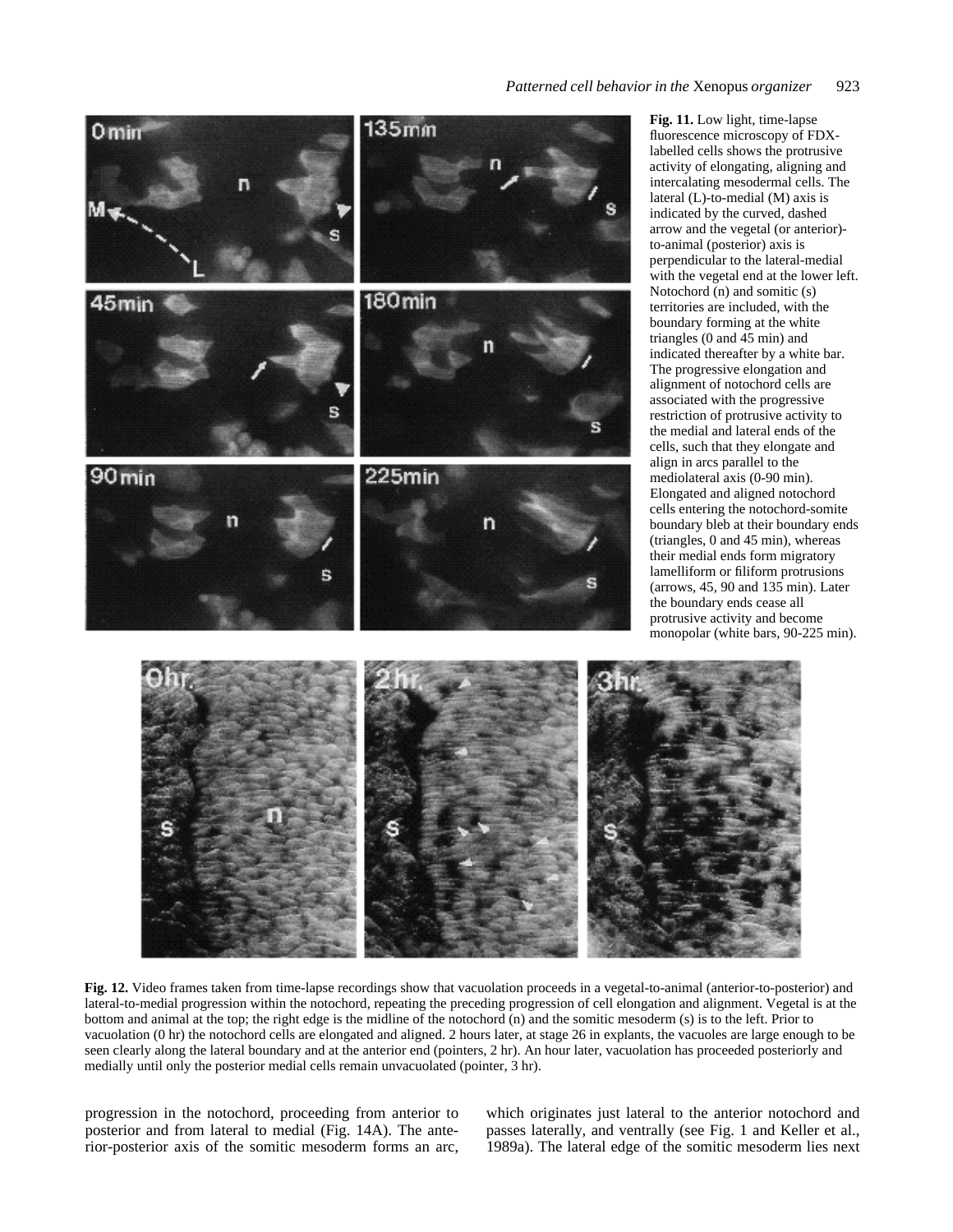

**Fig. 13.** The propagation of the lateralto-medial cell elongation and alignment and vacuolation of notochord cells is dramatically truncated in an explant in which convergence and extension has been suppressed with excess coverslip pressure, such that the notochord develops without changing shape. At stage 17 (A), the VgAZ (just above the small black arrows, center) forms an arc from the notochordal-somitic boundaries (indicated by small black pointers, far left and far right), across the midline of the explant. Bilateral fields of prospective lateral, anterior notochord cells, indicated by the white triangles, have elongated and aligned inward from the boundaries. This behavior has not spread to the still rounded medial cells of the same anterior-posterior level (large black pointer). Normally the entire notochord would be reduced by mediolateral intercalation to less than two cells widths by this stage and all cells would be elongated and aligned. After stage 26 (B), the pattern of vacuolation mimics the preceding pattern of elongation and alignment, with heavily vacuolated cells appearing near the vegetal end of the notochord in the original VgAZ (just above the small

black pointers), and along the boundaries (beneath the white triangles). However, the medial, animal (medial posterior) cells, which did not elongate and align at earlier stages, also do not vacuolate (black pointers). The cells anterior to (below) the VgAZ in both illustrations are prechordal mesoderm cells included at the vegetal end of the axial mesoderm.

to the vegetal boundary of the explant and medial edge is next to the notochord (see Fig. 1 and Keller et al., 1991a).

Cell elongation, indicating expression of MIB, occurs first in the prospective anterior somitic mesoderm (no. 2, Fig. 14A) and then the prospective anterior notochordal mesoderm (no. 1, Fig. 14A) during formation of the VgAZ. Mediolateral intercalation behavior progresses posteriorly along the lateral margin of the somitic mesoderm (no. 2, no. 3, Fig. 14A), and from there, spreads medially toward the notochord. This medial progression is illustrated by the greater expression of mediolateral intercalation behavior laterally (no. 3) than in the corresponding medial region (no. 4, Fig. 14A). The cells of the next arc, representing a slightly more posterior level, show no elongation or alignment (no. 5, Fig. 14A). Cell outlines and mean LWRs show that MIB is initiated at the anterior, lateral margin and progresses posteriorly along the lateral margin (Fig. 15). At given anterior-posterior level, cell elongation and alignment progress in arcs, beginning laterally and proceeding medially, toward the notochord (Fig. 15).

# *Segmentation and further differentiation of the somitic mesoderm proceeds from lateral to medial and from anterior to posterior*

Segmentation of somitic mesoderm becomes visible in shaved explants at stage 16. The anterior intersomitic fissures form rapidly and follow the preceding pattern of MIB. They progress from the prospective anterior to posterior (no. 1-no. 5, Fig. 14B) and from the lateral margin of the somite (the vegetal edge of the explant) towards the prospective medial edge (the notochord-somite boundary; white arrows, Fig. 14B). Differentiation of somitic mesoderm, as seen by staining with the 12-101 antibody, shows the same anterior-posterior and lateral-medial progression (Fig. 16). As in the notochord, when little or no convergence and extension occurs, the mediolateral axis of the somitic mesoderm remains relatively long. The markers of somitic differentiation, cell elongation and alignment, intersomitic furrows, and 12-101 staining of the somitic mesoderm, fail to proceed medially far enough to reach the notochord except in the narrow anterior region.

#### *Correlation with cell shapes in vivo*

In previous work, we described the bipolar, mediolaterally elongated cells, bearing large medial and lateral protrusions, in the postinvolution dorsal mesoderm (Keller, 1984) and just outside the dorsal lip of the blastopore (Keller et al., 1989b). We speculated that this morphology was involved in mediolateral intercalation, a speculation subsequently supported by indirect evidence that mediolateral intercalation of mesodermal cells is primarily a postinvolution behavior (Keller and Tibbetts, 1989; Wilson and Keller, 1991). To reaffirm where the characteristic elongate,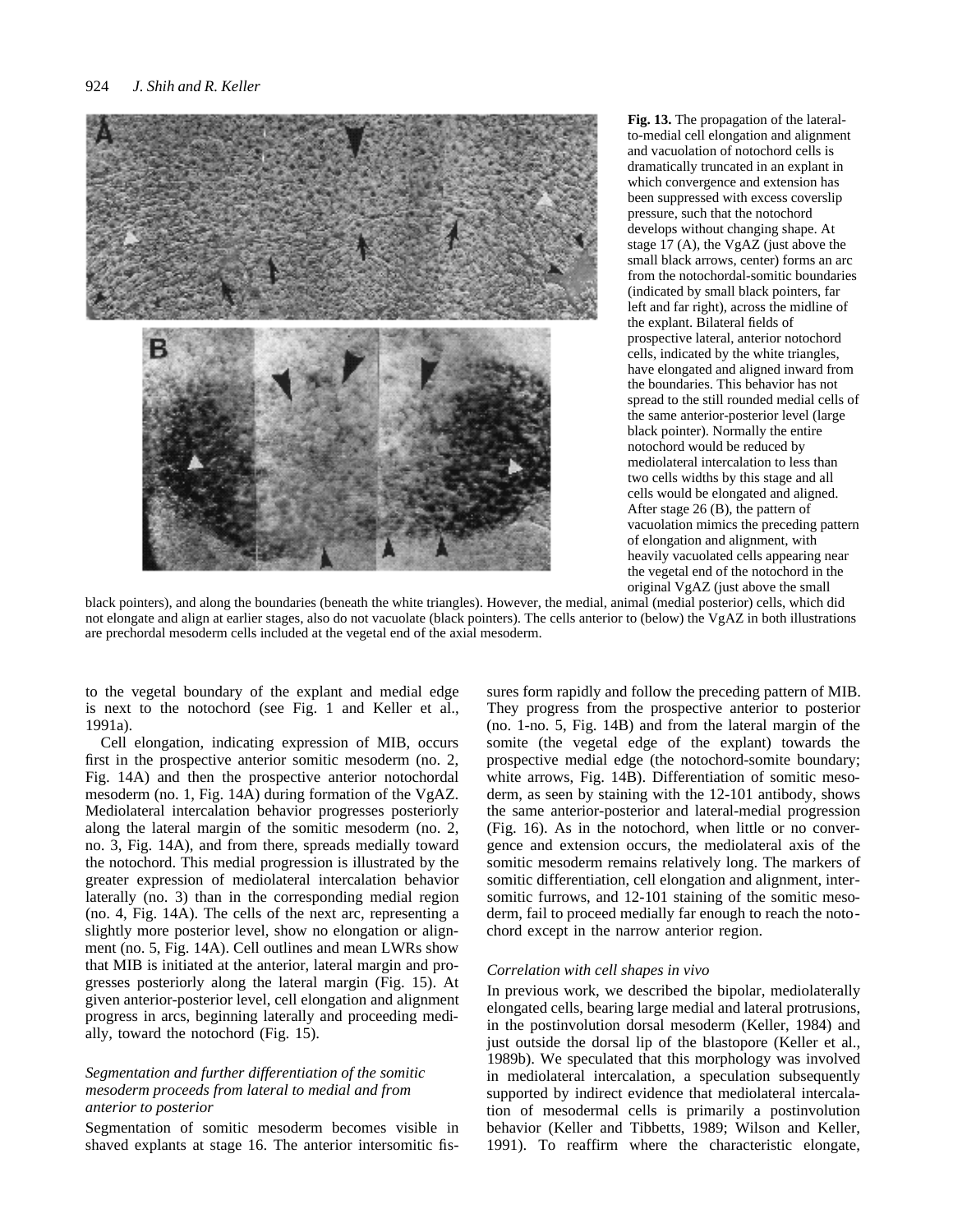

**Fig. 14.** Large, shaved explants of a large part of the DMZ near the dorsal midline, show that cell elongation and alignment proceed in the vegetal-to-animal (anterior-posterior) and lateral-to-medial direction in the somitic mesoderm, as in the notochord. At stage 11.5-12 (A), the notochord-somite boundaries (white pointers) are already well defined, and the vegetal (prospective anterior) regions of the notochord (site no. 1, A) and somitic mesoderm (site no. 2, A) have already aligned. However, at more posterior levels of the somitic mesoderm, cell elongation and alignment has occurred only at the vegetal edge of the explant (the prospective lateral edges of the somites), as shown at site no. 3 (A), but not at the corresponding medial region of somitic mesoderm, next to the notochord, at this anterior-posterior level (site no. 4, A). By stage 18 (B), five intersomitic (segmental) furrows are clearly visible (white pointers, B). Time-lapse recordings show that they begin forming at the lateral edge (next to the vegetal endoderm) and proceed medially. They also form from prospective anterior-toposterior (no. 1 through no. 5). Thus, the furrows formed earliest are longer and have reached the notochord boundary (no. 1-no. 2) while the ones formed later have not reached the notochord-somite boundary (no. 3-5). n, notochord; s, somitic mesoderm.

aligned cells reside during gastrulation, we measured the LWRs in SEMs of selected regions. Animal cap ectodermal cells and *preinvolution* mesodermal cells are approximately isodiametric (Fig. 17, column 1) and remain so throughout gastrulation (data not shown; see Keller, 1980). Cells just beginning to involute over the blastopore lip at stage 10.5 have a slightly greater length-width ratio (Fig. 17, column 2). In subsequent stages, the deep cells immediately beneath the endodermal epithelium and the deeper mesodermal cells at the blastoporal lip and in the postinvolution mesoderm become progressively more elongate, with LWRs averaging from 2.5 to just over 3.0 by stage 11.5 (Fig. 17, columns 3-7).

#### **Discussion**

# *Patterns of cell motility underlying convergence and extension of the notochordal and somitic mesoderm*

MIB drives convergence and extension but, in turn, is modified by convergence and extension. Thus we will summarize the expression of MIB in explants that converge and extend and those that do not. The pattern of expression of MIB in explants that are not allowed to converge and extend is shown diagramatically (Fig. 18A). (1) After the cells divide once between stage 10 and 10.5, MIB begins laterally and progresses medially to form the arc-shaped VgAZ, which includes the prospective anterior notochordal and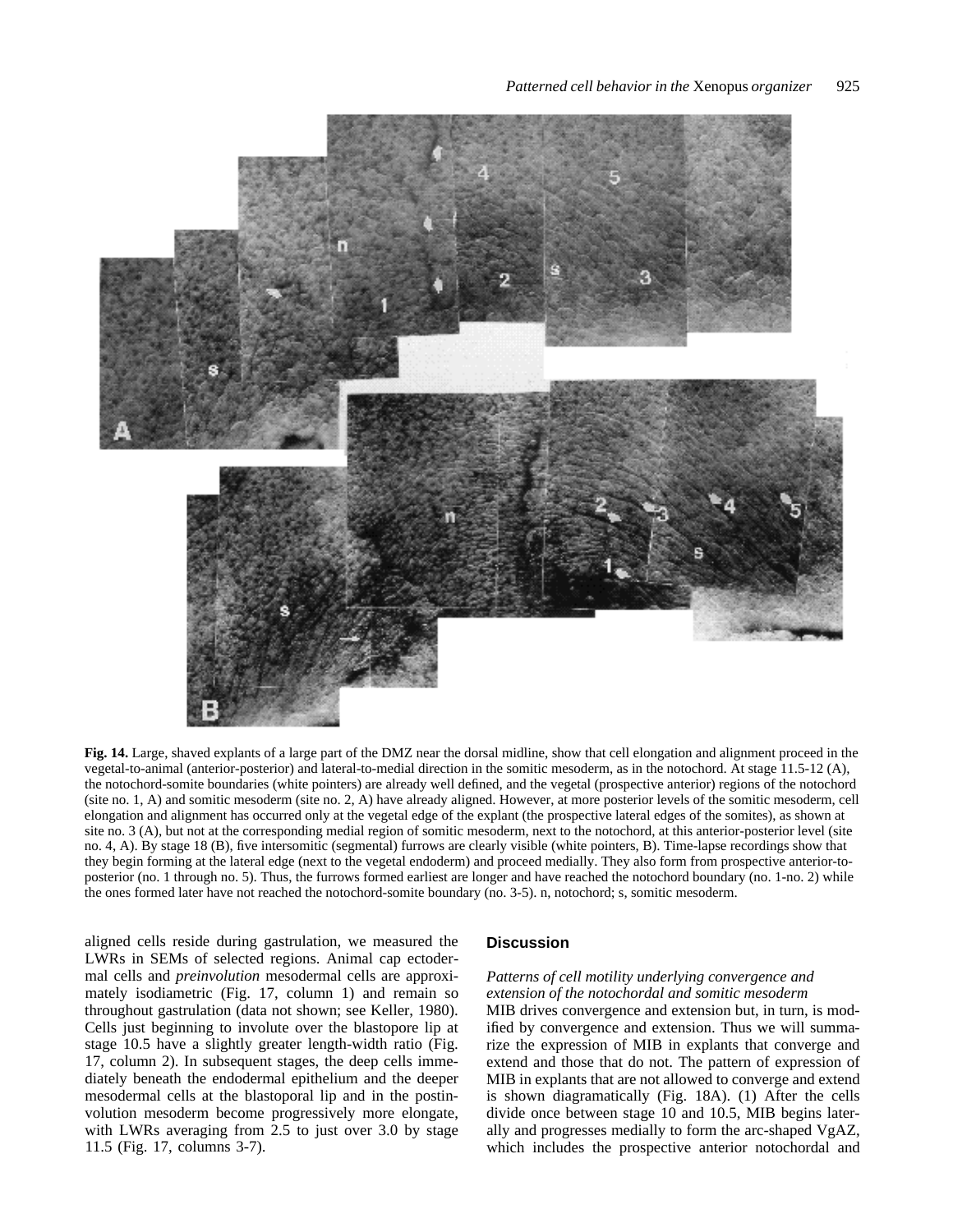

**Fig. 15.** Tracings of cells of the somitic mesoderm at stages 10.5, 11 and 12 (A) show the progressive vegetal-to-animal and lateral-tomedial progression of cell elongation and alignment. The somitic mesoderm was divided into four anterior-to-posterior sectors (no. 1 through no. 4, respectively) and three mediolateral sectors (M, medial, M/L, mediolateral, L, lateral). Graphs of the LWRs of cells in these sectors (B) show the progressive increase in mean LWR in anterior (Ant)-to-posterior (Post) sectors and in the lateral-to-medial sectors (L, M/L, M) with developmental stage.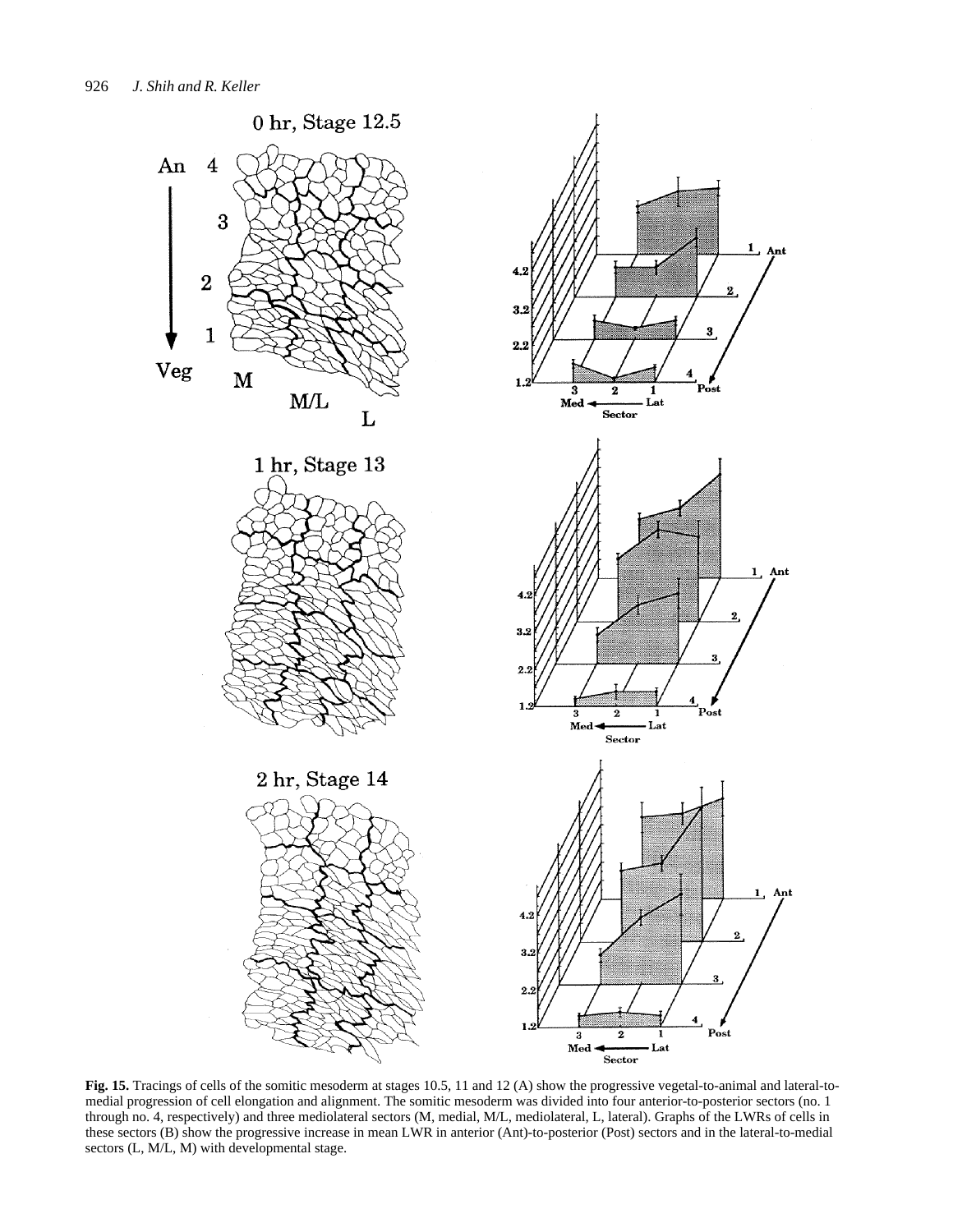

**Fig. 16.** Staining of the somitic mesoderm of an open-faced shaved explant with the 12-101 monoclonal antibody shows the anterior-posterior and lateral-medial progression of somite differentiation. In explants that have not been allowed to extend (A), staining is strong across the lateral edge of the somitic mesoderm, next to the vegetal endoderm, from anterior (a) to posterior (p), but fades out medially (pointers). In explants that have been allowed to extend more (B), the somitic mesoderm (s) stains strongly all along its mediolateral axis to the notochord (n) but the stain fades posteriorly (p). The diagrams at the lower right indicate the principal axes and tissues in each explant and the differences in movements in each (arrows); for details see Keller and others, 1991b.

somitic tissue at the vegetal end of the explant (Fig. 18A, stage 10.5-10.75). In these explants, MIB results in cell elongation and alignment but no intercalation of the type

**Fig. 18.** Schematic diagrams show the progression of mediolateral intercalation behavior across the shaved explants of the marginal zone of *Xenopus*, which were not (A) and were (B) allowed to converge and extend. The expression of MIB is indicated by elongated, aligned, red outlines of cells. The notochordal-somitic boundary (dashed arrows), the notochordal (n), and the somitic (s) territories are shown. Within the explants, the open arrows indicate the progress of MIB in the anterior-posterior direction and the solid arrows indicate progress of MIB in the lateral-medial direction (see the text). Outside the explant, the solid arrows indicate convergence and extension movements. A vegetal view of the midgastrula (C) shows MIB expression progressing posteriorly just outside the blastoporal lip (open arrows), where convergence or constrictive forces tend to roll the lip downward and over the lip (solid arrows) (see text for a description). The lines along which convergence or constrictive forces are generated by the progression of MIB are represented by red arcs (D). The explant is depicted as if the vegetal endoderm (green, D) was not removed; each arc originates laterally and is normally anchored laterally near the vegetal endoderm. The role of the posterior progression of constrictive forces in generating involution is illustrated schematically by the shortening of the red arcs (E). Note that the separated arcs are used only for illustration; normally the progression is spatially continuous rather than in the form of discrete, separated arcs. Also, the mesoderm is normally covered by the suprablastoporal endodermal epithelium. Only anteriorly do the notochordal and somitic components of the arcs stay in register; posteriorly the notochord shears posteriorly along the medial boundary of the somitic mesoderm (see Keller et al., 1991b, Fig. 5, for an explantation of this geometry), but the tissues maintain mechanical continuity at their boundaries.



**Fig. 17.** The mean length/width ratios of deep cells in embryos were measured from scanning electron micrographs. Mesodermal cells are referred to as 'deep' if they are away from the epithelium and 'shallow' if they lie immediately beneath the epithelium. The columns represent: (1) animal cap ectodermal cells, stage 10; (2) shallow mesoderm at blastoporal lip, stage 10.5; (3) shallow mesoderm at blastoporal lip, stage 10.75-11: (4) postinvolution deep mesoderm, stage 11 (5) postinvolution deep mesoderm, stage 11+: (6) shallow mesoderm at blastoporal lip, stage 11: (7) postinvolution deep mesoderm, stage 11.5.

that produces convergence and extension. (2) The notochordal-somite boundaries are initiated in the lateral parts of the VgAZ at the midgastrula stage (Fig. 18, stage 11). (3) The notochordal-somitic boundaries arc animally and laterally in the prospective posterior direction during gastrulation, outlining the notochord as it appears in the fate map (Fig. 18A, stage 11+) (*cf.* Keller, 1976). (4) Notochordal cell elongation and alignment proceed posteriorly from the VgAZ, along the notochord-somite boundaries (open, curved arrows, Fig. 18A, stage 11+). (5) At the same time, somitic cell elongation and alignment proceed laterally around the marginal zone, in the prospective posterior direction, from the VgAZ, along the lateral boundary of the somitic mesoderm (open, straight arrows, Fig. 18A, stage 11+). (6) In both somitic and notochordal mesoderm, cell elongation and alignment also proceed medially from their respective lateral boundaries, toward the midline in the case of the notochord, and toward the notochord in the case of the somitic mesoderm (solid arrows, Fig. 18A, stage 11+). (7) Vacuolation of notochord cells proceeds medially from the boundaries of the notochord and progresses from anterior to posterior (not illustrated). (8) Segmentation proceeds from anterior to posterior within the somitic mesoderm, the intersomitic furrows beginning at the lateral margins and proceeding medially (not illustrated). When convergence and extension are not allowed to occur, tissue at the posterior medial regions of both notochordal and somitic territories (asterisks, Fig. 18A, stage 11+) do not undergo cell elongation and alignment, and they do not differentiate.

When less mechanical resistance is imposed, MIB results in mediolateral intercalation, and convergence and extension occur (Fig. 18B). In this case, MIB and tissue differentiation occur to the midline of the notochord and to the medial region of the somitic mesoderm (Fig. 18B, stage 10.75-11+). Our hypothesis is that MIB is organised medially from the lateral boundaries of both the somitic and notochordal mesoderm, these being the sources of the organizing signals. Thus in converging explants the signals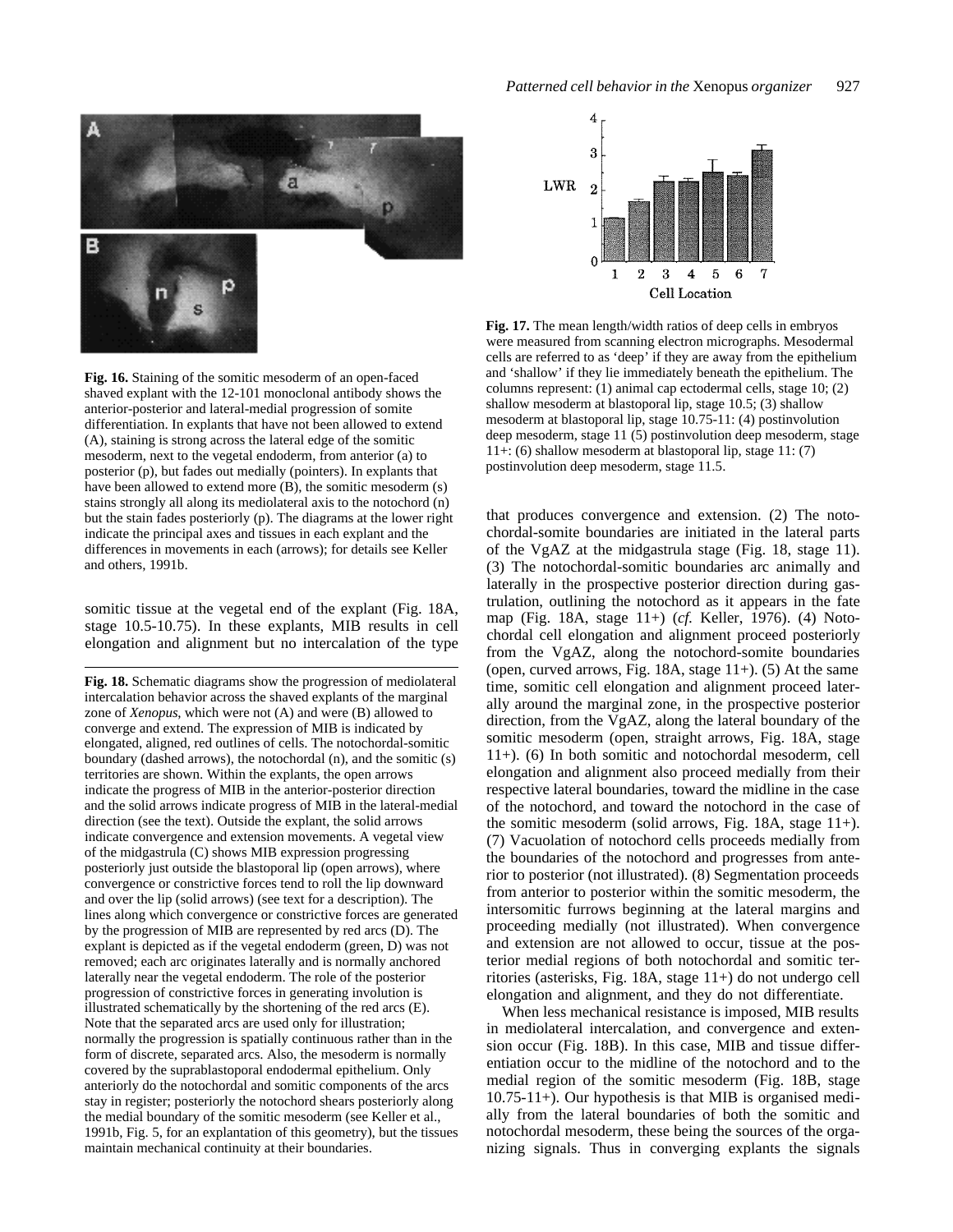#### 928 *J. Shih and R. Keller*

organizing MIB (and tissue differentiation) are made more effective as MIB brings medial prospective notochordal and somitic cells within their range, whereas in nonconverging explants these cells never fall within range of the signals (*cf.* Fig. 18A,B). The lateral-to-medial progression of segmental furrows is also seen in the embryo and in openfaced explants (see Wilson et al., 1989; Wilson and Keller, 1991). The arc-shaped pattern of posterior progression encompasses the entire notochord region and the first six or seven somites relatively fast and early, making the anterior-posterior timing difference less obvious, but the posterior progression continues for a longer time in the posterior somitic mesoderm, as this mesoderm moves around the blastopore and comes to lie along both sides of the notochord during neurulation (see Wilson et al., 1989; Keller et al., 1989a, 1991a).

# *Significance of progressive MIB in patterning the chordamesoderm*

The progress of mesodermal cell behavior and tissue differentiation from lateral to medial and from anterior to posterior in both somitic and notochordal tissue may reflect the order in which the cells were instructed to adopt these phenotypes, and thus may reflect the geometry of the signals that instruct them. This turns our attention to the lateral boundaries of the somitic and notochordal mesoderm as possible sources of organizing signals. Both tissues develop medially from the lateral boundaries, and medial, posterior cells of both notochordal and somitic territories do not differentiate in the absence of convergence. This suggests that morphogenetic and histological differentiation requires convergence of the signal-generating boundaries towards the medial cells in order for these cells to respond. If progress of the cell behaviors and differentiation reflects the order of commitment, then the posterior, medial cells within both notochordal and somitic territories should be the last committed to a behavior or tissue phenotype. Likewise, if organizing signals are proceeding inward from the boundaries, competent cells grafted into notochordal or somitic fields should express MIB and tissue differentiation in a pattern reflecting this progresion. We are testing this by relocating cells within shaved explants and monitoring their behavior and differentiation. Animal cap cells grafted into central notochord region at the early gastrula adopt MIB and form notochord from anterior to posterior (C. Domingo, personal communication; see Keller et al., 1992c), as if they were exposed to a notochord-organizing signal in this same order.

It is not clear how the signals from vegetal endoderm (the sub-blastoporal endoderm) that function in the induction and patterning of mesoderm (Nieuwkoop, 1969a,b; Sudarwati and Nieuwkoop, 1971) generate the highly organized patterns revealed above, nor is it clear how these patterns are related to the three-signal model of mesoderm organization (Dale and Slack, 1987) or to the current thinking about how growth factors possibly involved in mesoderm induction generate fate maps (see Green and Smith, 1992; Cooke et al. 1987; Slack et al., 1987; Smith et al., 1988; Kimelman et al., 1988; Cooke, 1991). The progression of cell behaviors described here may reflect the final sequence of events in determining cell behavior and phenotype rather than earlier steps in organizer differentiation (see Gerhart et al., 1991; Cooke, 1991). The idea that commitment of cells to specific behaviors and tissue identities may still be going on progressively in the dorsal mesoderm during gastrulation is consistent with the organizer activity of this region when grafted to other sites (Spemann, 1938; Gimlich and Cooke, 1983). Moreover, it is perhaps no surprise that the organizer patterns cell behaviors in a highly ordered progression, since such a progression may be essential for proper involution movements during gastrulation (see below).

# *Relation of the notochordal-somitic boundaries to patterning*

Boundary formation seems to be superimposed on the mesodermal cells independent of their motility. The anterior notochordal-somitic boundaries form among cells that are in the midst of MIB, whereas the posterior boundaries form among cells not yet showing this behavior. These two cell populations respond differently to the boundaries. Anterior cells already undergoing mediolateral intercalation bleb wildly at their site of contact with the boundary, both when the boundary forms among them and when they contact the boundary after it forms; only later are protrusions stabilized on the boundary, making the cells monopolar (see Keller et al., 1989a; Weliky et al., 1992). In contrast, when the boundary forms among the posterior cells not yet expressing MIB, they do not bleb. When they do begin MIB, they immediately stabilize their protrusions on the boundary. Moreover, the boundaries appear to be directional sources of signals, resulting in different behaviors and states of cell commitment on their notochordal and somitic sides. Cells on the notochordal side express mediolateral intercalation behavior and are perhaps committed to notochordal fates, while cells at the same level but on the somitic side will not express this behavior for some time and are perhaps pluripotent and uncommitted. Finally, the notochordalsomitic boundaries form in about the right positions, whether or not convergence and extension occur, and thus, unlike MIB, they appear to be relatively independent of changes in tissue dimensions.

# *Morphogenetic significance: posteriorly progressing arcs of constriction drive involution*

The distribution of elongated cells in embryos, which reflect expression of MIB, show that MIB is initiated in the postinvolution position and progresses posteriorly, producing arcs of constriction that press on the inner surface of the IMZ, and act to roll the IMZ over the blastoporal lip (Fig. 18C). As noted here (Fig. 17) and some time ago (Keller, 1984; Keller et al., 1989b), cells of the involuted dorsal mesoderm and those cells just outside the blastoporal lip, which are about to undergo involution, are elongated mediolaterally and aligned parallel to one another, to the mediolateral axis, and to the margin of the blastopore from stage 10.5 onward. The biomechanical consequence of progressive posteriad expression of MIB can be visualized as the progressive shortening of a series of arcs that span the the IMZ and end laterally where the somitic mesoderm is anchored next to the vegetal endoderm; Fig. 18D shows an extending explant as if the vegetal endoderm were still present. In the explant, where these arcs are no longer anchored,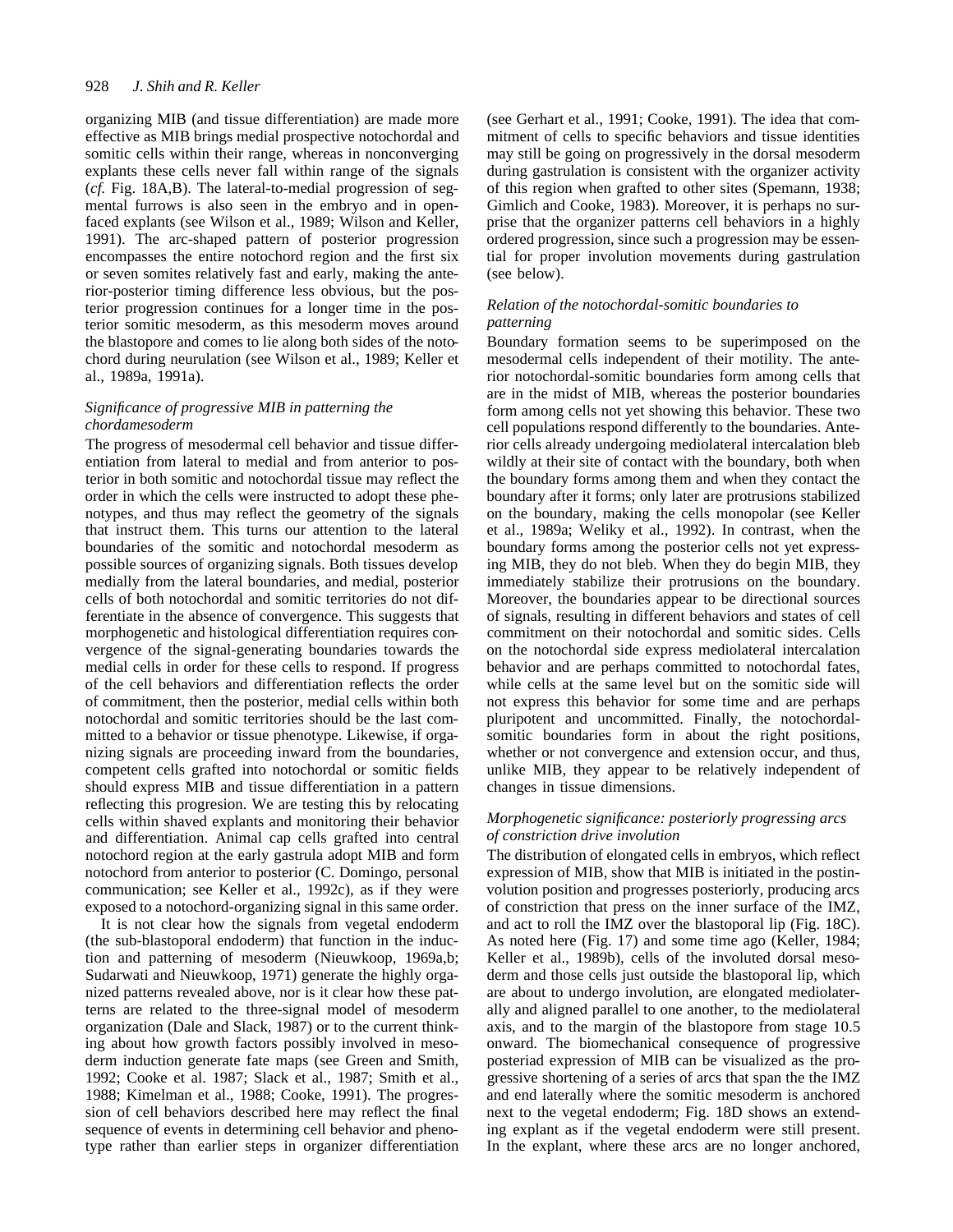their shortening results in pulling the lateral margins toward the midline, as shown in Fig. 18B. In the embryo, where these arcs are anchored near the vegetal endoderm, their progressive shortening by MIB in a progressive anterior-toposterior order rolls the IMZ over the lip (involution) and at the same time extends the IMZ in the postinvolution position (Fig. 18E). Thus convergence, extension and involution all result from the mechanics of shortening of these arcs in the spherical geometry of the embryo (Fig. 18E). This explains why convergence and extension of the involuted IMZ (see Keller et al., 1985a,b; Keller and Jansa, 1992). The continuity of these arcs is essential; if they are interrupted in the dorsolateral regions, involution fails, the notochord extends outward, and the somitic mesoderm extends and differentiates along both sides of an open blastopore, as shown in Fig. 18C (see Schechtman, 1942; Keller, 1981, 1984). Note that mediolateral intercalation in *Xenopus* involves shortening of mechanically continuous arcs by local cell traction, which pulls all dorsal tissue closer to the lateral anchorage points near the vegetal endoderm rather than *directed* cell migration toward the dorsal midline. Thus 'convergence' is a property with an axial (mediolateral) *orientation*, but there is no evidence at this time that it has a *direction*. Convergence is 'dorsal' only in that it occurs in dorsal tissue; it is not directed dorsally, based on the evidence uncovered thus far.

# *Mediolateral cell intercalation and boundary formation*

Since mediolateral intercalation is underway when the anterior notochordal-somitic boundaries form, cells are moving across the path of the boundary as it forms. Nevertheless, the prospective notochord cell population is contiguous, for the most part, at the beginning of gastrulation. Thus differentiation of cell affinities (Holtfreter, 1939), or some other mechanism that blocks cell mixing, would have to follow very quickly on the heels of commitment of cells to one tissue or another. Otherwise, the incipient or ongoing mediolateral intercalation would move cells out of range of their homotyic neighbors. Alternatively, some mixing might occur but misplaced cells would be called back across the boundary to their own territory. The rarity of cells crossing the boundary suggests that this is not a major factor. There is no contiguous subset of specialized boundary cells; prospective *initial* boundary cells are distributed throughout the notochord in the early gastrula in no definable, consistent pattern. Any cell entering the boundary region changes its behavior to correspond to that of other boundary cells, and eventually all notochord cells become boundary cells (Keller et al., 1989a). This suggests that boundary formation is the response of cells to a local condition, generated by a subset of cells that happen to be in the boundary-forming region at a specific time. This local condition then modifies the behavior of internal notochord cells as they intercalate into the boundary, transforming the bipolar mediolateral intercalation behavior (Shih and Keller, 1992a) into a monopolar one (Keller et al., 1989a).

This work was supported by NSF grant DCB89052 and NIH grant HD25594. We thank J. P. Trinkaus for his inspiration, his encouragement, and his pioneering work on the study of motility in embryos. We also thank Paul Wilson for his pointed criticism and support. Finally, we thank Jessica Bolker, Dr John Gerhart, Mary Constance Lane, Nan Ho, Susan Purcell, and Amy Sater for their insightful comments and suggestions.

#### **References**

- **Cooke, J.** (1972). Properties of the primary organization field in the embryo of *Xenopus laevis*. I. Autonomy of cell behavior at the site of initial organizer formation. *J. Embryol. Exp. Morph.***28**, 13-26.
- **Cooke, J.** (1973). Properties of the primary organization field in the embryo of *Xenopus laevis*. IV Pattern formation and regulation following early inhibition of mitosis. *J. Embryol. Exp. Morph*. **30**, 49-62
- **Cooke, J.** (1975). Local autonomy of gastrulation movements after dorsal lip removal in two anuran amphibians. *J. Embryol. Exp. Morph.* **33**, 147- 157.
- **Cooke, J., Smith, J. C., Smith, E. J. and Yaqoob, M.** (1987). The organization of mesodermal pattern in *Xenopuslaevis*: experiments using a *Xenopus* mesoderm-inducing factor. *Development* **101**, 893-908.
- **Cooke, J.** (1985). The system specifying body position in the early development of Xenopus, and its response to perturbations. *J. Embryol. Exp. Morph* **89 Supplement**, 69-87.
- **Cooke, J.** (1989). *Xenopus* mesoderm induction: evidence for early size control and partial autonomous by onset of gastrulation. *Development* **106**, 519-529.
- **Cooke, J.** (1991). The arrangement of early inductive signals in relation to gastrulation: results from frog and chick. In *Gastrulation: Movements, Patterns, and Molecules.* (ed. R. Keller, W. Clark and F. Griffin), pp. 79- 99. New York: Plenum Press.
- **Cooke, J. and Smith, J. C.** (1989). Gastrulation and larval pattern in *Xenopus* after blastocoelic injection of a *Xenopus*-derived inducing factor: experiments testing models for thenormal organization of mesoderm. *Dev. Biol.* **131**, 383-400.
- **Dale, L. and Slack, J. M. W.** (1987). Regional specification within the mesoderm of early embryos of *Xenopus laevis*. *Development* **100**, 279- 295.
- **Gerhart, J., Doniach, T. and Stewart, R.** (1991). Organizing The *Xenopus* Organizer. In *Gastrulation: Movements, Patterns, and Molecules.* (ed. R. Keller, W. Clark and F. Griffin), pp. 57-77. New York: Plenum Press.
- **Gimlich, R. L. and Braun, J.** (1985). Improved flourescent compounds for tracing cell lineage. *Dev. Biol.* **109**, 509-514.
- **Hamilton, L.** (1969). The formation of somites in *Xenopus laevis*. *J. Embryol. Exp. Morph.* **22**, 253-264.
- **Holtfreter, J.** (1933a). Nicht typische Gestaltungsbewegungen, sondern Induktionsvorgänge bedingen die medullare Entwickung von Gastrulaektoderm. *WilhelmRoux' Arch. EntwMech.Org.* **127**, 591-618.
- **Holtfreter, J.** (1933b). Der Einfluss von Wirtsalter und verschiedenen Organbezirken auf die Differenzierung von angelagertem Gastrulaektoderm. *Wilhem Roux' Arch. EntwMech.Org.* **127**, 620-775.
- **Holtfreter, J.** (1933c) Die totale Exogastrulation, eine Selbstablösung des Ektoderms vom Entomesoderm. *Wilhelm Roux' Arch. EntwMech. Org.* **129**, 669-793.
- **Holtfreter, J.** (1933d). Organisierungsstufen nach regionaler Kombination von Entomesoderm mit Ektoderm.*Biol. Zentrbl.* **53**, 404-431.
- **Holtfreter, J.** (1939) Gewebeaffinitat, ein Mittel der embryonalen Formbildung. *Arch. Exp. Zellforsch. Besonders Geweb*. **23**, 169-209
- **Holtfreter, J.** (1943a). Properties and functions of the surface coat in amphibian embryos. *J. Exp. Zool.* **93,** 251-323.
- **Holtfreter, J.** (1943b). A study of the mechanics of gastrulation. Part I. *J. Exp. Zool.* **94**, 261-318.
- **Holtfreter, J.** (1944). A study of the mechanics of gastrulation. Part II. *J. Exp. Zool.* **95**, 171-212.
- **Keller, R. E.** (1976). Vital dye mapping of the gastrula and neurula of *Xenopus laevis*. II. Prospective areas and morphogenetic movements of the deep layer. *Dev. Biol.* **51**, 118-137.
- **Keller, R. E.** (1980). The cellular basis of epiboly: An SEM study of deepcell rearrangement during gastrulation in *Xenopus laevis*. *J. Embryol. Exp. Morph.* **60**, 201-234.
- **Keller, R. E.**(1981). An experimental analysis of the role of bottle cells and the deep marginal zone in gastrulation of *Xenopus laevis*. *J. Exp. Zool.* **216**, 81-101.
- **Keller, R. E.** (1984). The cellular basis of gastrulation in *Xenopus laevis*: active post-involution convergence and extension by mediolateral interdigitation. *Am. Zool.* **24**, 589-603.